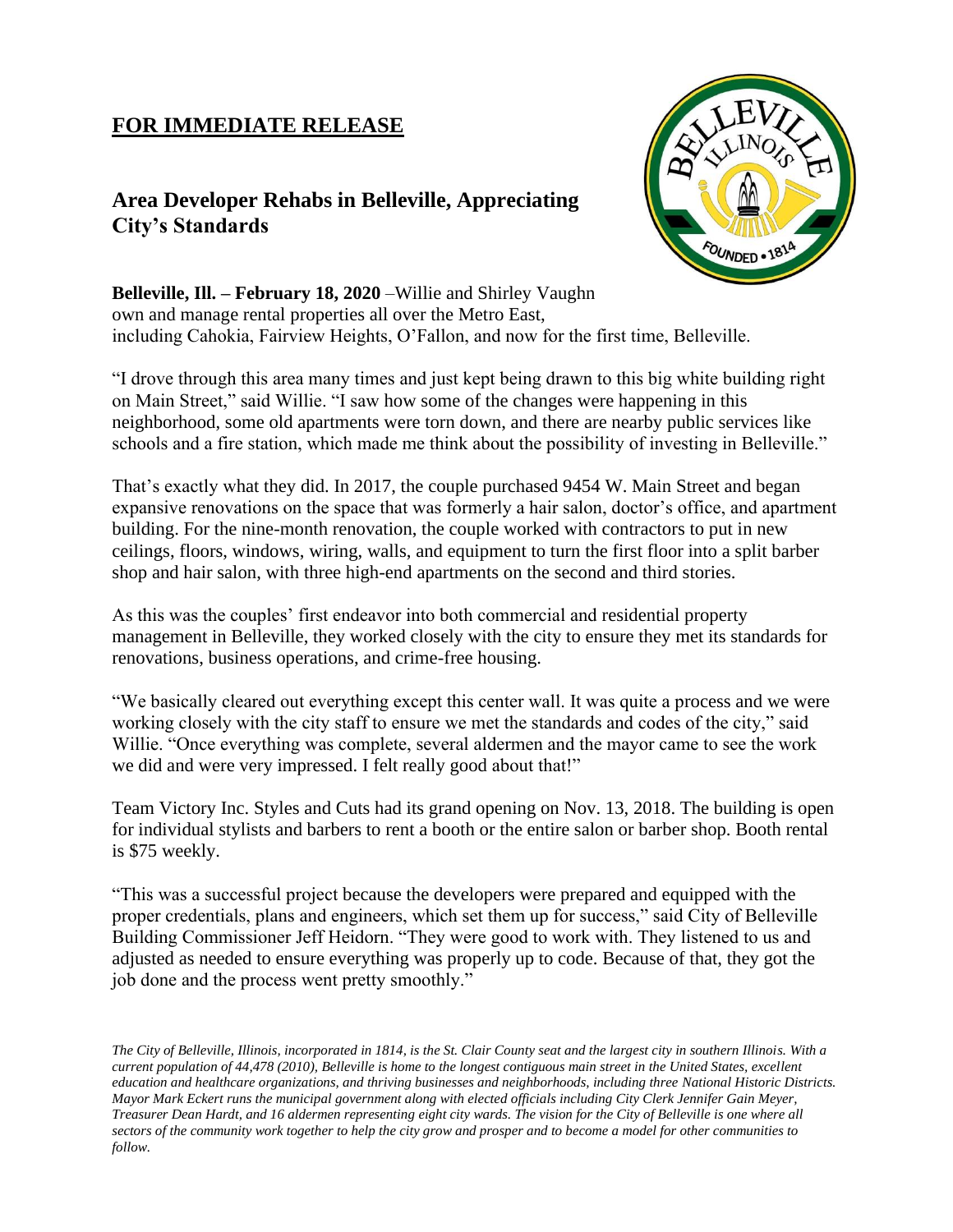As with all their ventures, Willie and Shirley ensure that their tenants and residents adhere to their Team Victory rules which include respecting each other, elders, children, and their shop.

"We wanted to create a space that was family oriented and comfortable for everyone to be in, especially since we have people who call this building home upstairs," said Willie. "It's really important for us to attract tenants who want to be part of something positive, to build each other up, and to have a safe place to live and work."

That's one reason why the Vaughns are in support of the City of Belleville's crime free housing initiatives, which were implemented in 2013. The goal of the city's Crime-Free Housing Program is to increase the quality of life of residents by partnering the city with property owners, landlords and managing agents to decrease the incidents of public safety violations and criminal activity in rental properties. The program collects current and accurate information identifying existing rental properties, owners, landlords and managing agents in the city.

"Working with cities who have crime free housing laws is important to me because I have those same standards," said Willie. "Belleville has high standards, but I have those same standards, So I agree with them and respect their ordinances. Having something like a city in support of the same standards I am as a landlord and property owner is helpful when it comes to working with potential tenants."

To learn more about purchasing property, making renovations, or being a landlord in the City of Belleville, visit [www.belleville.net.](http://www.belleville.net/)

###

*The City of Belleville, Illinois, incorporated in 1814, is the St. Clair County seat and the largest city in southern Illinois. With a current population of 44,478 (2010), Belleville is home to the longest contiguous main street in the United States, excellent education and healthcare organizations, and thriving businesses and neighborhoods, including three National Historic Districts. Mayor Mark Eckert runs the municipal government along with elected officials including City Clerk Jennifer Gain Meyer, Treasurer Dean Hardt, and 16 aldermen representing eight city wards. The vision for the City of Belleville is one where all sectors of the community work together to help the city grow and prosper and to become a model for other communities to follow.*